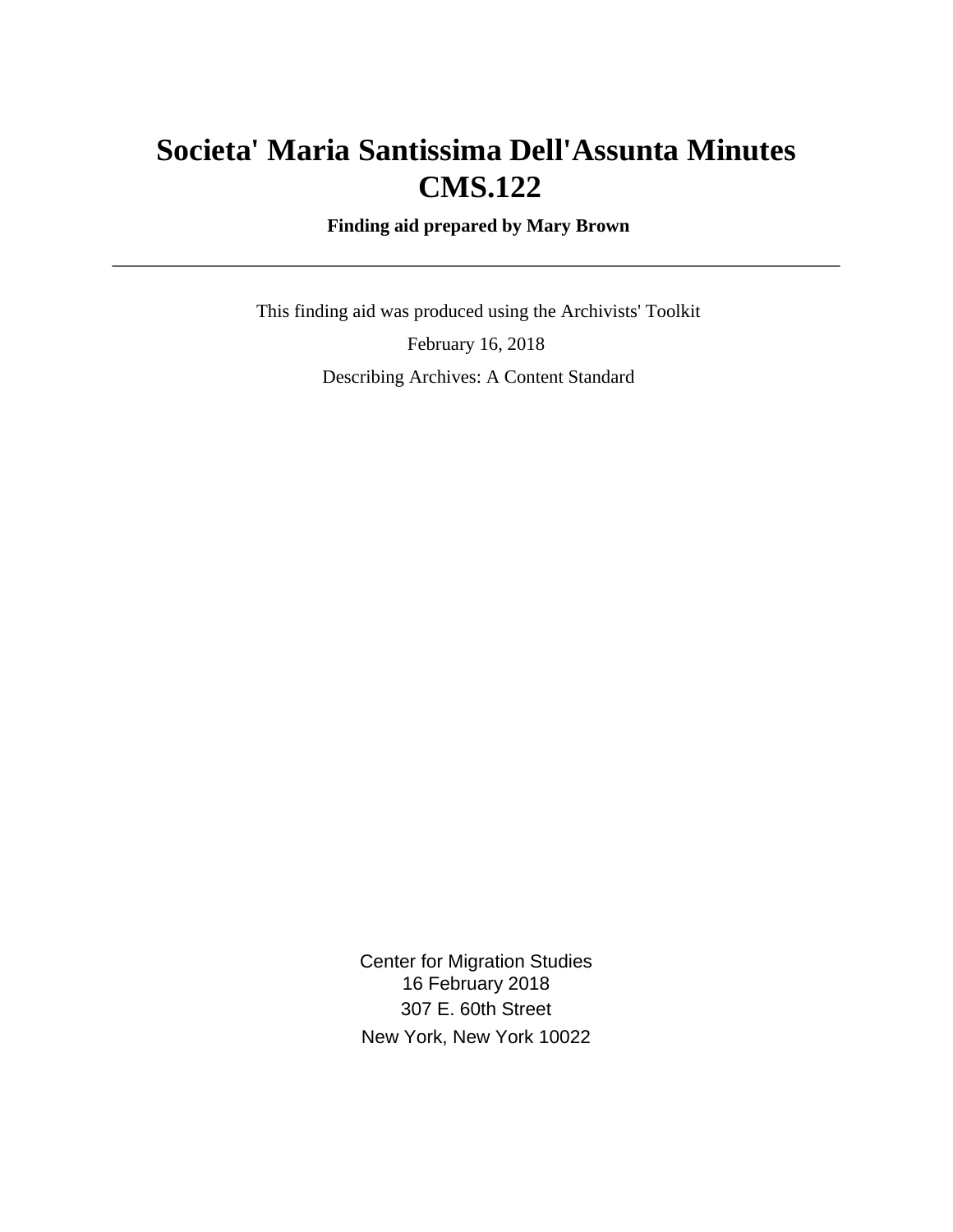## **Table of Contents**

 $\overline{\phantom{a}}$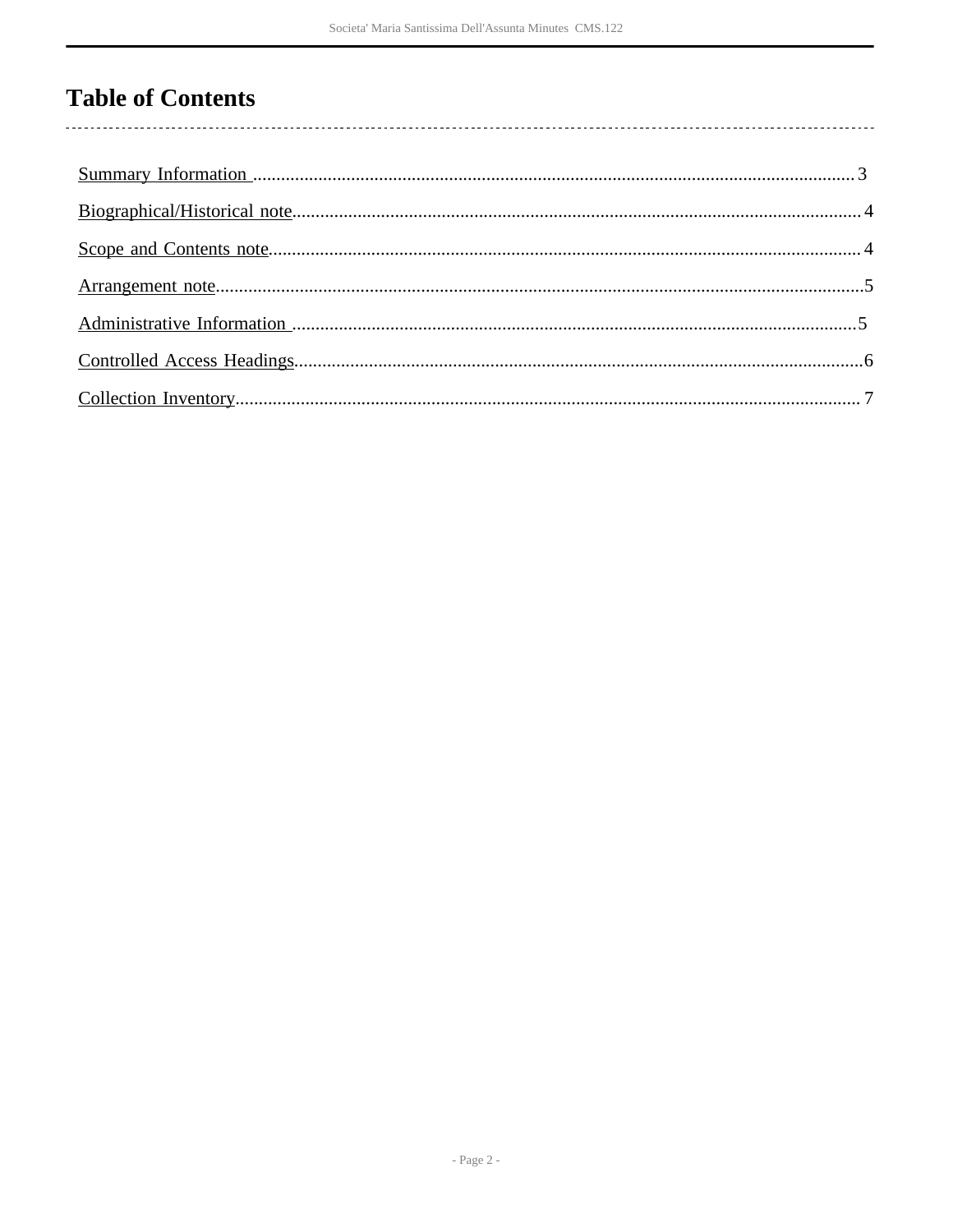## <span id="page-2-0"></span>**Summary Information**

 $\overline{a}$ 

| <b>Repository</b>                                             | <b>Center for Migration Studies</b>                                                                                                                                                                                                                  |  |  |  |
|---------------------------------------------------------------|------------------------------------------------------------------------------------------------------------------------------------------------------------------------------------------------------------------------------------------------------|--|--|--|
| <b>Creator</b>                                                | Society of Maria Santissima DellAssunta.                                                                                                                                                                                                             |  |  |  |
| <b>Title</b>                                                  | Societa' Maria Santissima Dell'Assunta Minutes                                                                                                                                                                                                       |  |  |  |
| Date [inclusive]                                              | 1927-1932, 1940-1942, 1946-1951, 1954-1957                                                                                                                                                                                                           |  |  |  |
| <b>Extent</b>                                                 | 0.5 Linear feet                                                                                                                                                                                                                                      |  |  |  |
| <b>Location note</b>                                          | CMS.122 is housed at the Cener for Migration Studies, 307 East 60th<br>Street, Third Floor, New York, New York, 10022.                                                                                                                               |  |  |  |
| Language                                                      | Italian                                                                                                                                                                                                                                              |  |  |  |
| Language of Materials note CMS.122 is handwritten in Italian. |                                                                                                                                                                                                                                                      |  |  |  |
| <b>Abstract</b>                                               | CMS.122 contains an incomplete run of the 1927-1957 minutes of an<br>Italian-American men's social organization of Westbury, Long Island, the<br>Societa' Maria Santissima dell' Assunta (Society of Mary Most Holy, Our<br>Lady of the Assumption). |  |  |  |

#### **Preferred Citation note**

Center for Migration Studies of New York; Collection Name (CMS.122); Box 1; Folder.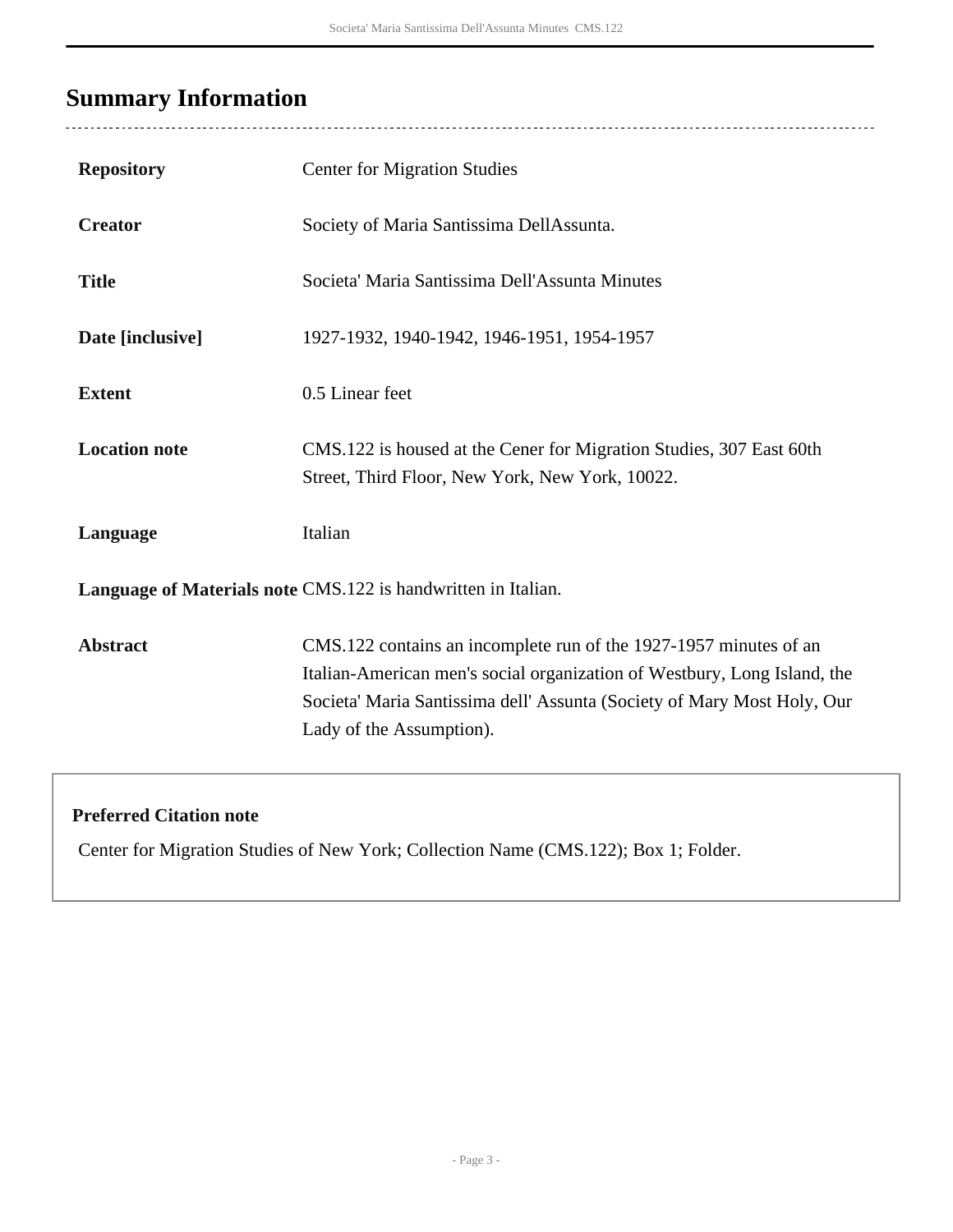### <span id="page-3-0"></span>**Biographical/Historical note**

The Societa' Maria Santissima Dell' Assunta traces its origins to Italians from the villages of Durazzo, Nola and Saviano, all in the area around the Italian port city of Naples who migrated to the area around Westbury, Long Island, in the late nineteenth and early twentieth centuries. The patron saint of their birthplace was the Blessed Virgin Mary under her title of Our Lady of the Assumption. The immigrants held the first feast in honor of their patroness on the Roman Catholic Church's feast of the Assumption, August 15, 1910.

On July 11, 1911, a group of men formally organized the Societa' Maria SS. Dell'Assunta. In Italian-American history, societies such as this one are known as mutual benefit societies because one of their purposes was insurance. Members' due went toward the care of sick members and/or death benefits for deceased members. The society also took charge of the annual feast day celebration, making arrangements with the local clergy for Mass and with the local civil authorities for processions with the statue of Our Lady of the Assumption through the streets.

On October 12 (Columbus Day) 1933, the Societa' Maria SS. Dell'Assunta dedicated its hall at 373 Maple Avenue in the 11590 zip code. The hall has served as a meeting place for the organization and at some points in its history also served as a source of funds, as the organization rented it for wedding receptions.

Most mutual benefit societies declined as Italian migration did. The Societa' Maria SS. Dell'Assunta adapted to changing populations and changing times. Most notably, it has become a vehicle for Italian-American philanthropy, raising funds for a list of local charities.

Updated information about the society may be available at its website: http:// www.dellassuntasocietyofwestbury.com/home.html

### <span id="page-3-1"></span>**Scope and Contents note**

CMS.122 documents one aspect of the history of the Societa' Maria Santissima Dell'Assumption, meetings that its members held between 1927 and 1957.

The organization kept its minutes in specially printed ledger books from the firm of Stamperia Italiana V. Ciocia, 211 Centre Street, New York, New York, which in the early twentieth century would have been in Lower Manhattan's Little Italy. The registers were printed with spaces for the date, location, and presiding officers of the meetings, allowing researchers to see how often meetings were held, where they were held before the organization built its own headquarters, and who the leadership was. (As the records extend over thirty years, its is also possible to get a sense of who the leading families were.)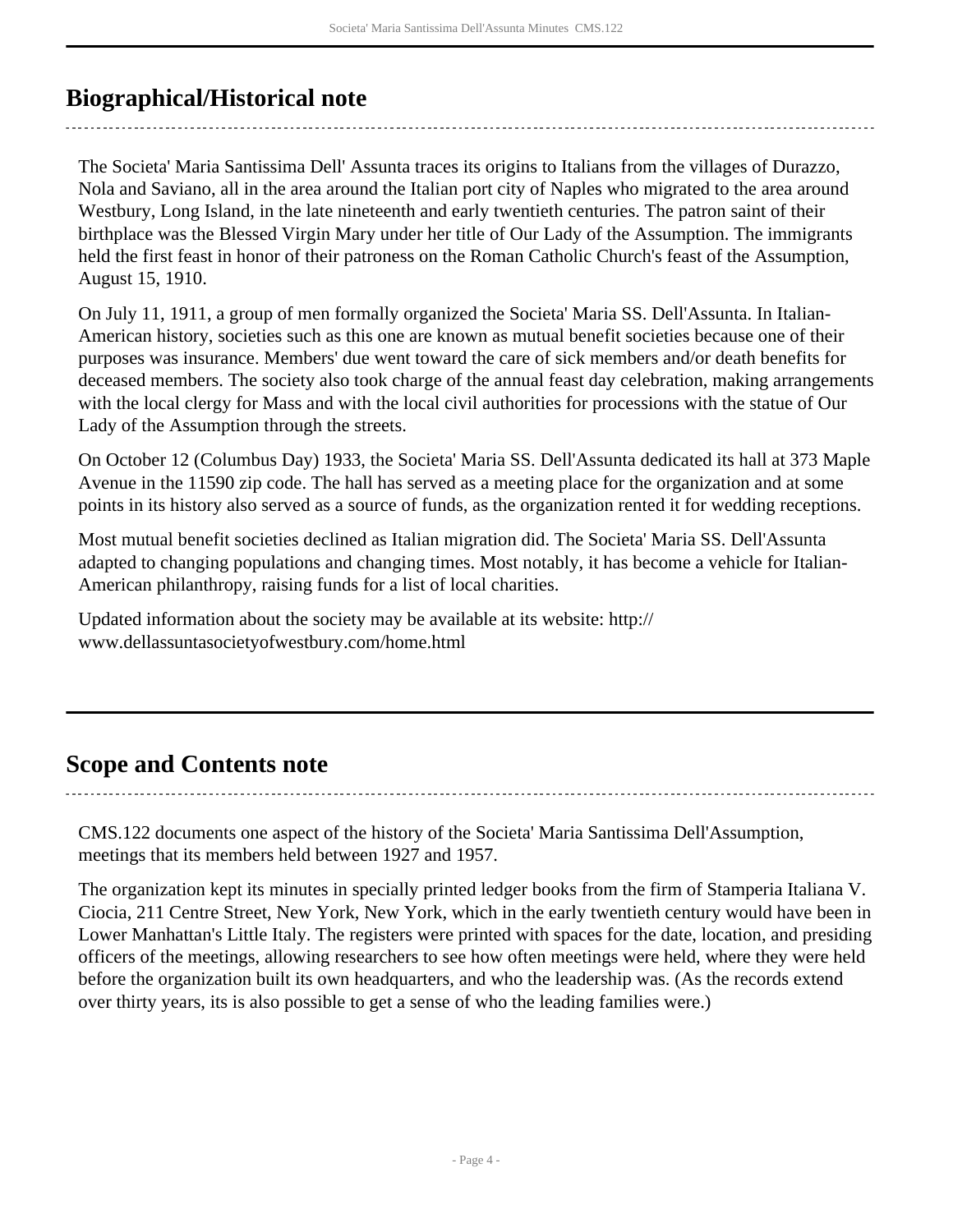After the standard information was filled in, the secretary for the meeting had lines on which to write the minutes. These were written in ink in Italian all the way through to the 1950; unlike other Italian American organizations, this one did not switch to English. The minutes document the flow of funds through the society; there are few notes about the amount of dues collected or the state of the bank balance but there are occasional budgets for expenses for building maintenance or for an event the organization held. There are also occasional lists of new officers or the note that a particular person has been assigned to a particular task. Although the society has both men and women members today, during this period membership was a male activity.

There is already a rich body of research into Italian American organizational life. Most of this research focuses on the late ninteenth and early twentieth centuries, and on organizations in urban settings. The minutes of the Societa' Maria Santissima Dell' Assunta allow for a study of an Italian American that has persisted over generations into the twenty-first century.

### <span id="page-4-0"></span>**Arrangement note**

The collection is arranged chronologically.

### <span id="page-4-1"></span>**Administrative Information**

#### **Publication Information**

Center for Migration Studies 16 February 2018

#### **Conditions Governing Access note**

Open to researchers by appointment.

#### **Conditions Governing Use note**

Copyright is owned by the Center for Migration Studies. Permission to publish materials must be requested before use.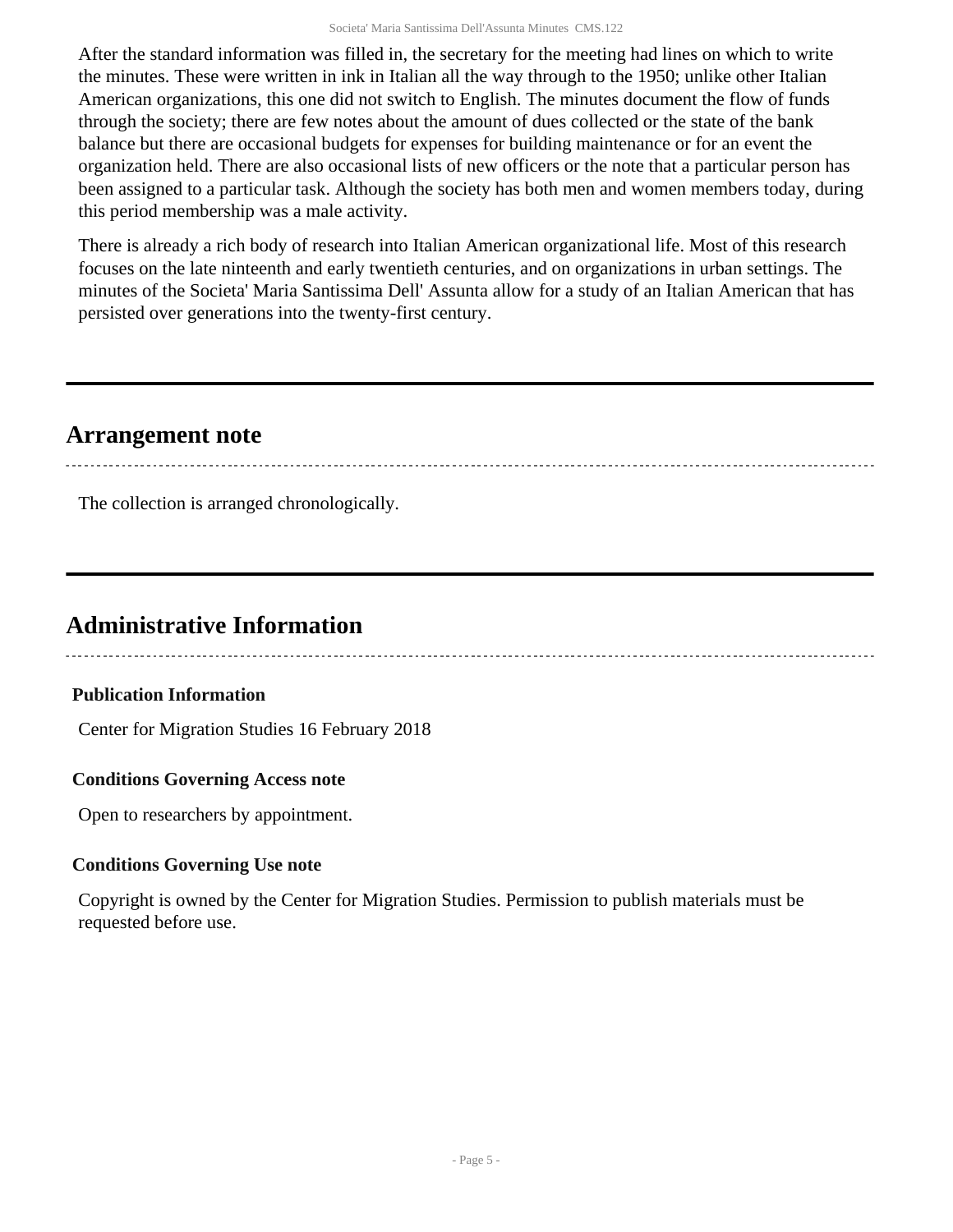## <span id="page-5-0"></span>**Controlled Access Headings**

**Subject(s)**

 $\ddotsc$ 

- Italian American |z New York (State) |z Long island x| History
- Italian Americans |x Social life and customs